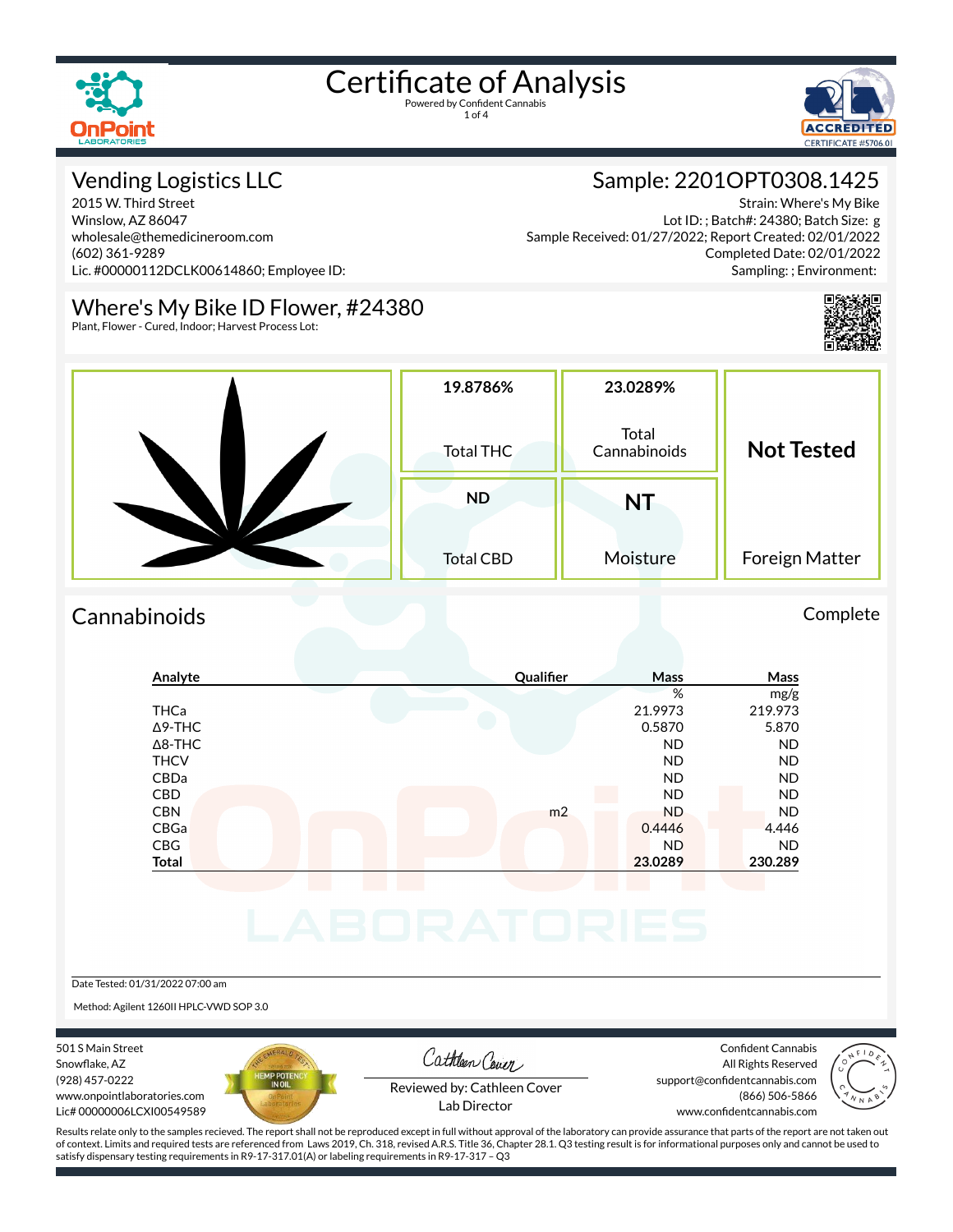

2 of 4



### Vending Logistics LLC

2015 W. Third Street Winslow, AZ 86047 wholesale@themedicineroom.com (602) 361-9289 Lic. #00000112DCLK00614860; Employee ID:

### Sample: 2201OPT0308.1425

Strain: Where's My Bike Lot ID: ; Batch#: 24380; Batch Size: g Sample Received: 01/27/2022; Report Created: 02/01/2022 Completed Date: 02/01/2022 Sampling: ; Environment:

### Where's My Bike ID Flower, #24380

satisfy dispensary testing requirements in R9-17-317.01(A) or labeling requirements in R9-17-317 – Q3

Plant, Flower - Cured, Indoor; Harvest Process Lot:

### Microbials Pass



| Analyte                                                                                                                                                                                            | Qualifier                   | Limit                          | <b>Units</b>                                | <b>Status</b> |
|----------------------------------------------------------------------------------------------------------------------------------------------------------------------------------------------------|-----------------------------|--------------------------------|---------------------------------------------|---------------|
|                                                                                                                                                                                                    |                             | CFU/g                          | CFU/g                                       |               |
| Aspergillus                                                                                                                                                                                        |                             | Not Detected in 1g             | <b>ND</b>                                   | Pass          |
| E. Coli<br>Salmonella                                                                                                                                                                              |                             | 100,0000<br>Not Detected in 1g | <b>ND</b><br><b>ND</b>                      | Pass<br>Pass  |
|                                                                                                                                                                                                    |                             |                                |                                             |               |
|                                                                                                                                                                                                    |                             |                                |                                             |               |
|                                                                                                                                                                                                    |                             |                                |                                             |               |
|                                                                                                                                                                                                    |                             |                                |                                             |               |
|                                                                                                                                                                                                    |                             |                                |                                             |               |
|                                                                                                                                                                                                    |                             |                                |                                             |               |
|                                                                                                                                                                                                    |                             |                                |                                             |               |
|                                                                                                                                                                                                    |                             |                                |                                             |               |
|                                                                                                                                                                                                    |                             |                                |                                             |               |
|                                                                                                                                                                                                    |                             |                                |                                             |               |
|                                                                                                                                                                                                    |                             |                                |                                             |               |
|                                                                                                                                                                                                    |                             |                                |                                             |               |
|                                                                                                                                                                                                    |                             |                                |                                             |               |
|                                                                                                                                                                                                    |                             |                                |                                             |               |
|                                                                                                                                                                                                    |                             |                                |                                             |               |
|                                                                                                                                                                                                    |                             |                                |                                             |               |
|                                                                                                                                                                                                    |                             |                                |                                             |               |
|                                                                                                                                                                                                    |                             |                                |                                             |               |
|                                                                                                                                                                                                    |                             |                                |                                             |               |
|                                                                                                                                                                                                    |                             |                                |                                             |               |
|                                                                                                                                                                                                    | <b>LABORATORIES</b>         |                                |                                             |               |
|                                                                                                                                                                                                    |                             |                                |                                             |               |
|                                                                                                                                                                                                    |                             |                                |                                             |               |
|                                                                                                                                                                                                    |                             |                                |                                             |               |
| Date Tested: 01/28/2022 12:00 am<br>Method: BioRad qPCR                                                                                                                                            |                             |                                |                                             |               |
|                                                                                                                                                                                                    |                             |                                |                                             |               |
| 501 S Main Street                                                                                                                                                                                  |                             |                                | Confident Cannabis                          |               |
| Snowflake, AZ                                                                                                                                                                                      | Cathleen Cover              |                                | All Rights Reserved                         |               |
| MICROBIAL 2<br>SALMONELLA<br>(928) 457-0222                                                                                                                                                        | Reviewed by: Cathleen Cover |                                | support@confidentcannabis.com               |               |
| www.onpointlaboratories.com<br>Lic# 00000006LCXI00549589                                                                                                                                           | Lab Director                |                                | (866) 506-5866<br>www.confidentcannabis.com |               |
| Results relate only to the samples recieved. The report shall not be reproduced except in full without approval of the laboratory can provide assurance that parts of the report are not taken out |                             |                                |                                             |               |
| of context. Limits and required tests are referenced from Laws 2019, Ch. 318, revised A.R.S. Title 36, Chapter 28.1. Q3 testing result is for informational purposes only and cannot be used to    |                             |                                |                                             |               |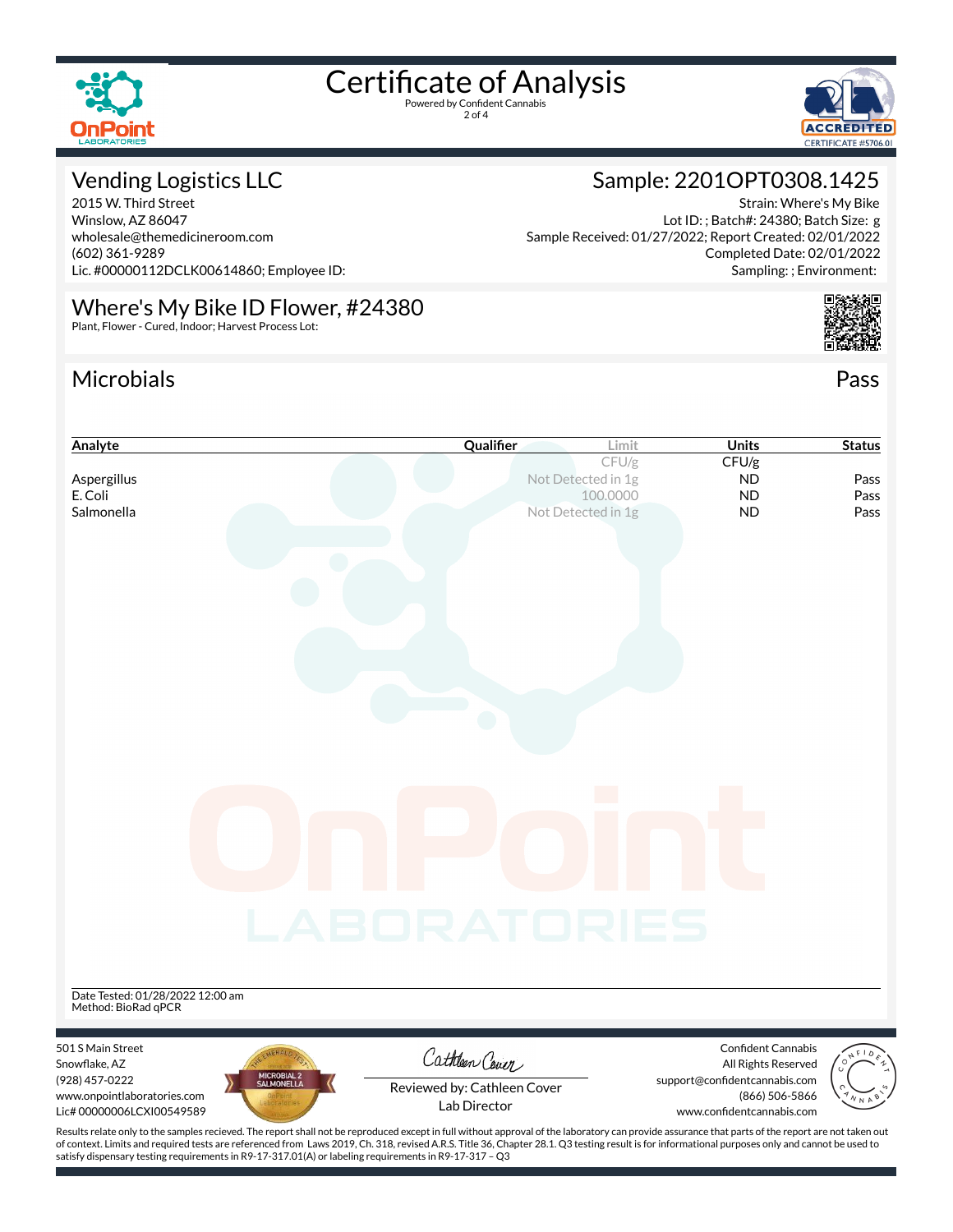

3 of 4

**Analyte 12 Cualifier Mass LOQ Limit Status** 



### Vending Logistics LLC

2015 W. Third Street Winslow, AZ 86047 wholesale@themedicineroom.com (602) 361-9289 Lic. #00000112DCLK00614860; Employee ID:

Plant, Flower - Cured, Indoor; Harvest Process Lot:

Where's My Bike ID Flower, #24380

### Sample: 2201OPT0308.1425

Strain: Where's My Bike Lot ID: ; Batch#: 24380; Batch Size: g Sample Received: 01/27/2022; Report Created: 02/01/2022 Completed Date: 02/01/2022 Sampling: ; Environment:



### Heavy Metals **Pass**

Lic# 00000006LCXI00549589





Lab Director

(866) 506-5866 www.confidentcannabis.com

Results relate only to the samples recieved. The report shall not be reproduced except in full without approval of the laboratory can provide assurance that parts of the report are not taken out of context. Limits and required tests are referenced from Laws 2019, Ch. 318, revised A.R.S. Title 36, Chapter 28.1. Q3 testing result is for informational purposes only and cannot be used to satisfy dispensary testing requirements in R9-17-317.01(A) or labeling requirements in R9-17-317 – Q3